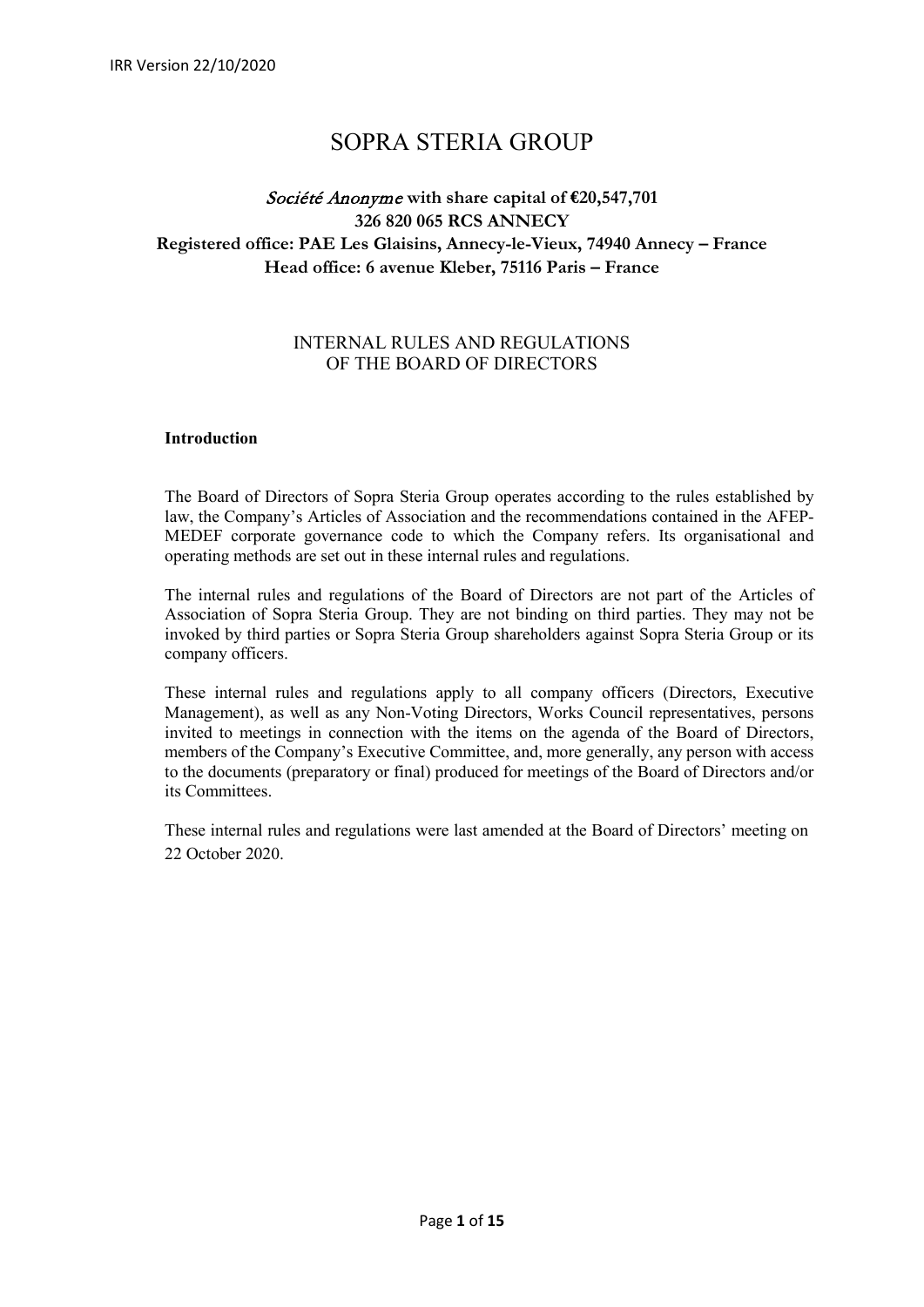# **Table of articles**

| Α.        |                                                                                               |  |  |  |
|-----------|-----------------------------------------------------------------------------------------------|--|--|--|
| <b>B.</b> |                                                                                               |  |  |  |
|           |                                                                                               |  |  |  |
| А.        |                                                                                               |  |  |  |
| <b>B.</b> | Operating procedures of the Company, governance and control of Executive Management  5        |  |  |  |
| C.        |                                                                                               |  |  |  |
| D.        |                                                                                               |  |  |  |
| Ε.        |                                                                                               |  |  |  |
|           |                                                                                               |  |  |  |
|           |                                                                                               |  |  |  |
|           |                                                                                               |  |  |  |
|           |                                                                                               |  |  |  |
|           |                                                                                               |  |  |  |
|           |                                                                                               |  |  |  |
| А.        |                                                                                               |  |  |  |
| <b>B.</b> |                                                                                               |  |  |  |
| C.        |                                                                                               |  |  |  |
| D.        |                                                                                               |  |  |  |
| E.        |                                                                                               |  |  |  |
| F.        |                                                                                               |  |  |  |
| G.        | Code of conduct for stock market transactions - Transactions in Sopra Steria Group shares and |  |  |  |
| Н.        |                                                                                               |  |  |  |
| I.        |                                                                                               |  |  |  |
|           | Article 9 - Organisation and preparation of the work of the Board of Directors  11            |  |  |  |
| А.        |                                                                                               |  |  |  |
| <b>B.</b> |                                                                                               |  |  |  |
| C.        |                                                                                               |  |  |  |
| D.        |                                                                                               |  |  |  |
| Ε.        |                                                                                               |  |  |  |
| F.        |                                                                                               |  |  |  |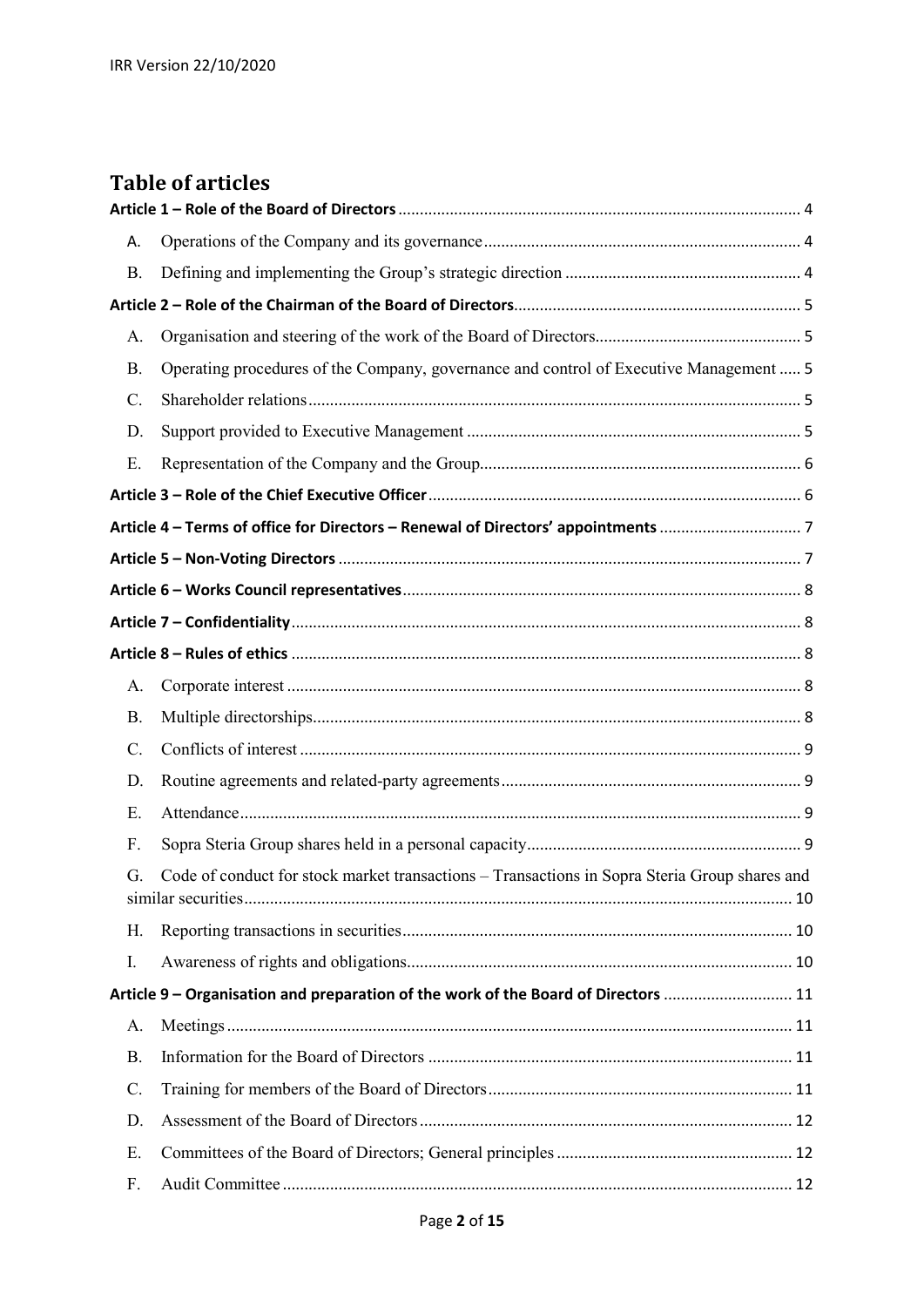|  | H. Nomination, Governance, Ethics and Corporate Responsibility Committee  13 |  |
|--|------------------------------------------------------------------------------|--|
|  |                                                                              |  |
|  |                                                                              |  |
|  |                                                                              |  |
|  |                                                                              |  |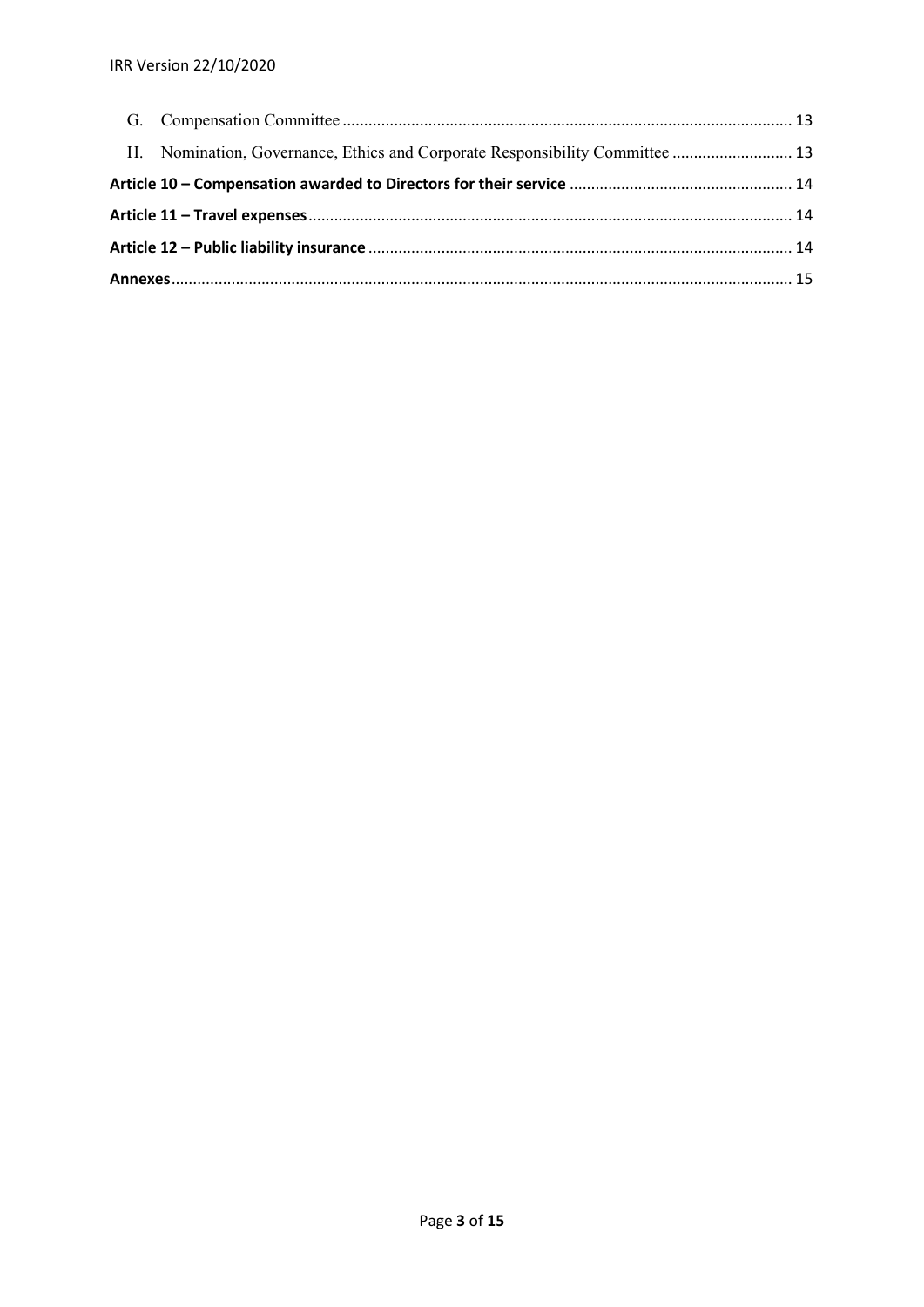# <span id="page-3-0"></span>**Article 1 – Role of the Board of Directors**

The Board of Directors defines the strategic direction of the Company and its Group, and ensures it is implemented in accordance with its corporate interest, taking into account the social and environmental implications of its business activities. It handles any matters that fall within the scope of the powers ascribed to it by law, regulations or the Company's Articles of Association.

A. Operations of the Company and its governance

<span id="page-3-1"></span>The Board of Directors is mainly in charge of the following:

- defining how the Company is to be managed;
- appointing its Chairman, the Chief Executive Officer and any Deputy Chief Executive Officers, and defining their powers. The Board sets their compensation and may dismiss them;
- forming committees, in particular an audit committee pursuant to Article L. 823-19 of the French Commercial Code, the composition and attributes of which it decides upon, and which operate under its responsibility;
- **approving the related-party agreements referred to in Article L. 225-38 of the French** Commercial Code;
- presenting its reports and the financial statements for the financial year at the Annual Ordinary General Meeting;
- <span id="page-3-2"></span>• convening the General Meeting of Shareholders.
	- B. Defining and implementing the Group's strategic direction

The Board of Directors defines the Group's strategic direction. As such, it approves the Group's business strategy, which is presented to the Board by the Chairman of the Board of Directors and the Chief Executive Officer. It sets the guidelines of the financial communication policy, ensuring the quality of the information provided to shareholders and investors.

It is kept informed of the Group's financial position, commitments, competitive environment and key priorities, including those in the areas of social and environment responsibility.

In general, the Board of Directors may examine and discuss any matters related to the proper functioning of the Group's business operations. It carries out any checks and controls it deems necessary.

The Board of Directors meets at least once a year to discuss the Group's strategy.

It approves certain decisions made by Executive Management that are defined by these internal rules and regulations. It may delegate this authority to grant prior approval to the Chairman of the Board of Directors.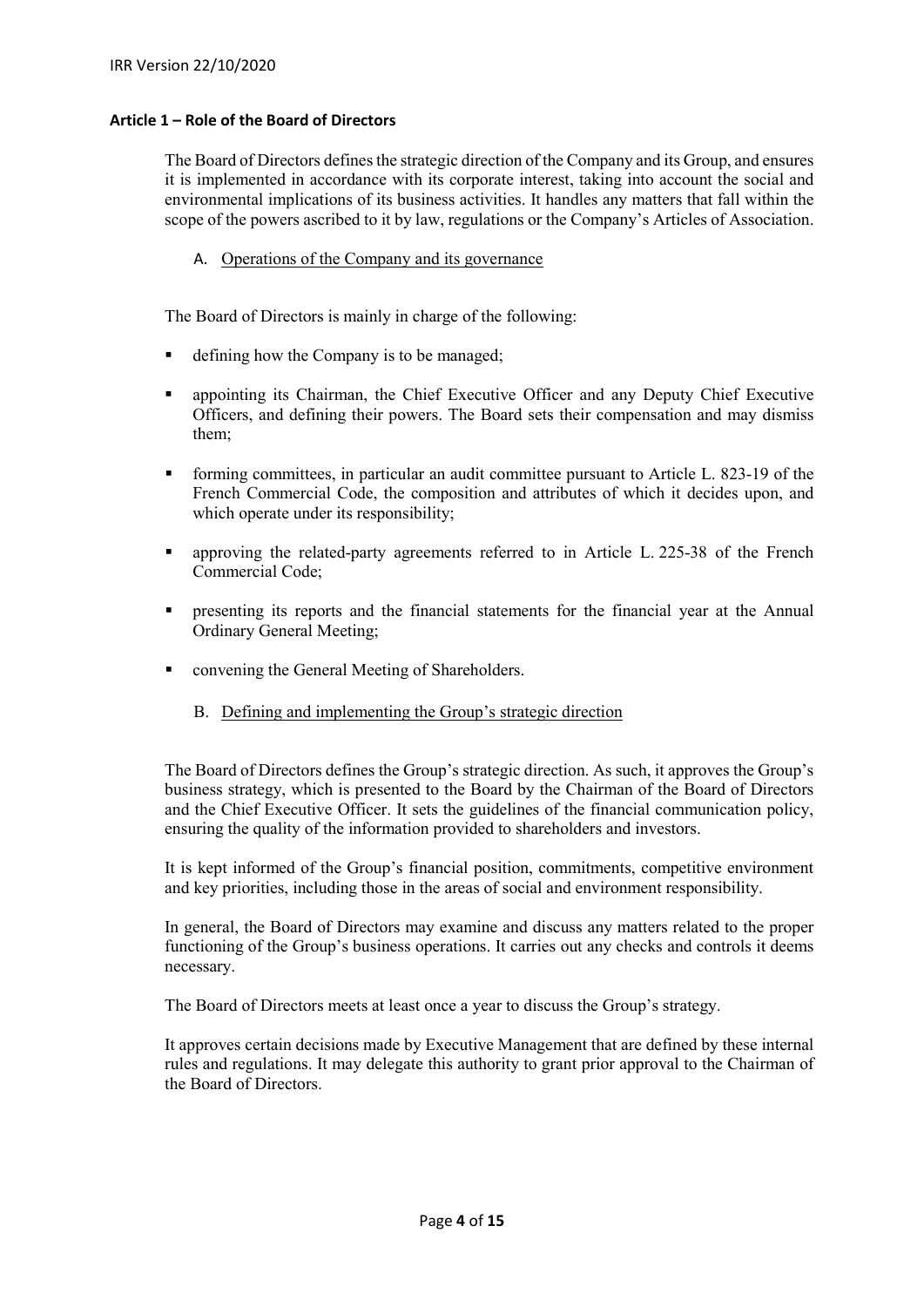# <span id="page-4-1"></span><span id="page-4-0"></span>**Article 2 – Role of the Chairman of the Board of Directors**

# A. Organisation and steering of the work of the Board of Directors

The Chairman of the Board of Directors organises and directs the work of the Board of Directors.

He/she sets the schedule and agenda for meetings of the Board of Directors.

In the absence of the Chairman of the Board of Directors:

- Board meetings are chaired by the individual delegated for this purpose by the Chairman of the Board of Directors. In the absence of this individual, the Board meeting is chaired by one of the two Vice-Chairmen.
- The meeting Chairman does not have a casting vote in the event of a tie.
- B. Operating procedures of the Company, governance and control of Executive Management

<span id="page-4-2"></span>The Chairman of the Board of Directors ensures the proper functioning of the Board of Directors and its committees, the relations of these bodies with Executive Management and the implementation of best practices in corporate governance.

The Chairman of the Board of Directors ensures that the Group's values are upheld.

He/she makes sure that Directors are able to carry out their duties, and that they have adequate information.

The Chairman of the Board of Directors ensures open lines of communication at all times between the members of the Board of Directors and Executive Management. As such, the Chairman also keeps abreast of, and must be informed of, the Group's circumstances and any decisions being considered whenever they are likely to have a significant impact on the conduct of business activities. To this end, the Chairman is kept informed of developments throughout the preparation of planned operations subject to prior approval by the Board of Directors and may offer comments on such plans.

He/she may draw on the expertise of the Board committees and their chairmen and enjoys unrestricted access to Executive Management and functional and operational departments.

C. Shareholder relations

<span id="page-4-3"></span>The Chairman reports to the shareholders on the composition and the manner in which the work of the Board of Directors is prepared and organised, as well as on the internal control and risk management procedures put in place by the Group.

He/she chairs General Meetings.

Together with the Chief Executive Officer, he/she supervises the Company's relations with major shareholders.

# D. Support provided to Executive Management

<span id="page-4-4"></span>In agreement with the Chief Executive Officer, the Chairman of the Board of Directors may take part in actions to address any matters of interest to the Company or the Group, notably those relating to business activities, strategic decisions or projects (in particular involving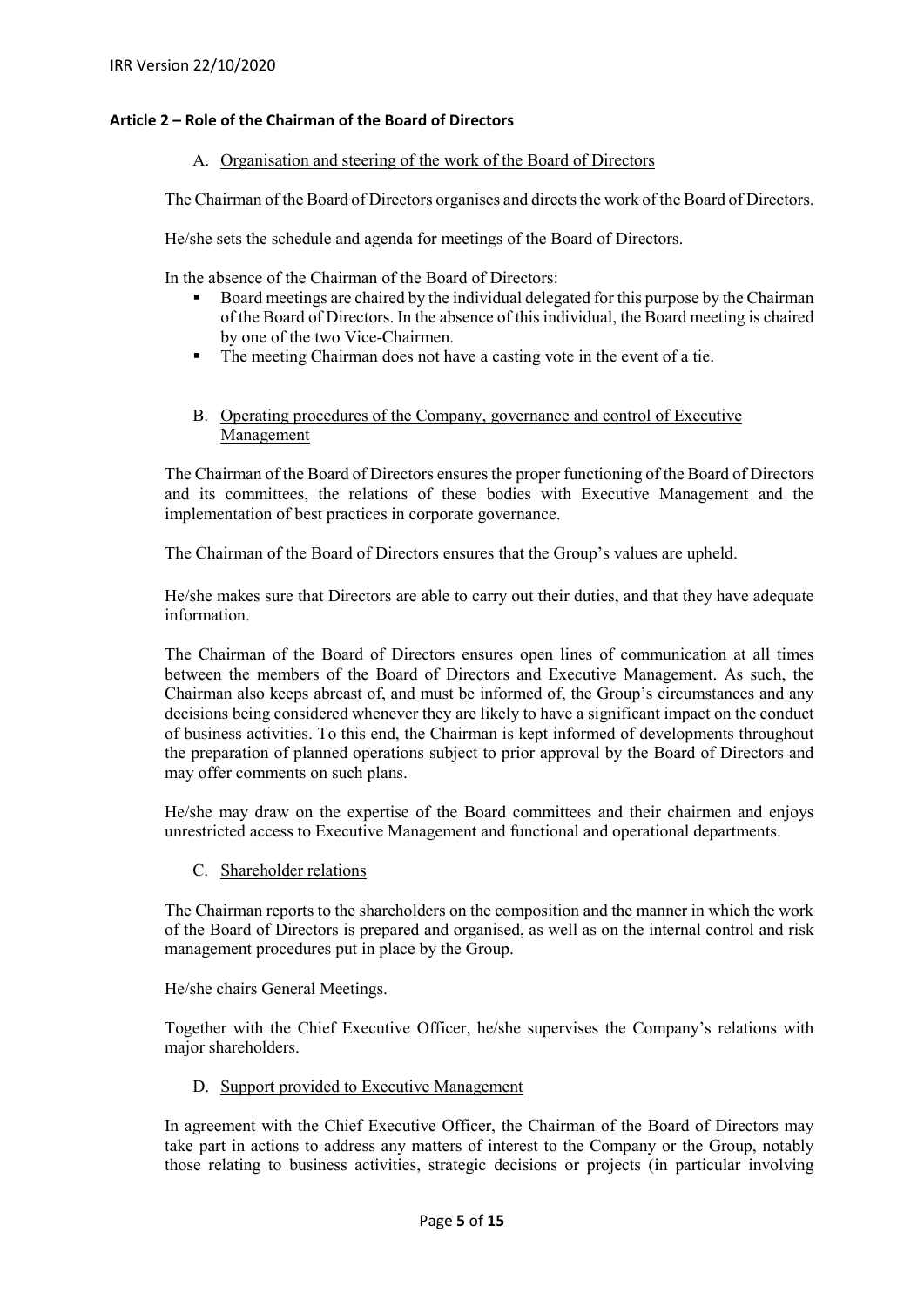investments or divestments), partnership agreements and relations with employee representative bodies, risks and financial disclosures.

<span id="page-5-0"></span>In agreement with the Chief Executive Officer, he/she may also take part in any meetings.

# E. Representation of the Company and the Group

The Chairman of the Board of Directors represents the Board in its relations with third parties, apart from exceptional circumstances or in the case of specific assignments conferred upon individual Directors. In coordination with the Chief Executive Officer, the Chairman of the Board of Directors makes every effort to promote the values and image of the Group in all circumstances. In agreement with the Chief Executive Officer, the Chairman of the Board of Directors may represent the Group in its high-level relations, particularly with major partners or clients and government authorities, on the domestic and international fronts, and in terms of both internal and external communications.

# **Conditions for the exercise of the Chairman of the Board of Directors' prerogative powers**

The duties assumed by the Chairman of the Board of Directors require the Chairman to devote his/her time to the Company. The initiatives undertaken and the actions carried out by the Chairman in the performance of his/her duties are taken into consideration by the Board of Directors in determining his/her compensation.

The Chairman of the Board of Directors fulfils his/her responsibilities in recognition of those assumed by the Chief Executive Officer and the Board of Directors.

# <span id="page-5-1"></span>**Article 3 – Role of the Chief Executive Officer**

The Chief Executive Officer, who may be assisted by one or more Deputy Chief Executive Officers, has authority over the entire Group, directing all its activities. He/she is involved in formulating strategy within the framework mapped out by the Chairman. He/she then has responsibility for implementing it once it has been approved by the Board of Directors.

The Chief Executive Officer is vested with the broadest powers to act in all circumstances on behalf of the Company. He/she represents the Company in its dealings with third parties. He/she chairs the Group's Executive Committee.

The Chief Executive Officer exercises his/her powers within the limits of the corporate purpose, all applicable laws, the Articles of Association, the decision of the Board of Directors relating to his/her appointment and these internal rules and regulations.

The Chief Executive Officer is also responsible for providing the Board of Directors and all its committees with any information they may require and for implementing all decisions taken by the Board.

# **Conditions for the exercise of the Chief Executive Officer's prerogative powers**

The Chief Executive Officer works closely with the Chairman of the Board of Directors to ensure open lines of communication at all times between the members of the Board of Directors and Executive Management. He/she also keeps the Chairman informed of the Group's circumstances and any decisions being considered whenever they are likely to have a significant impact on the conduct of business activities.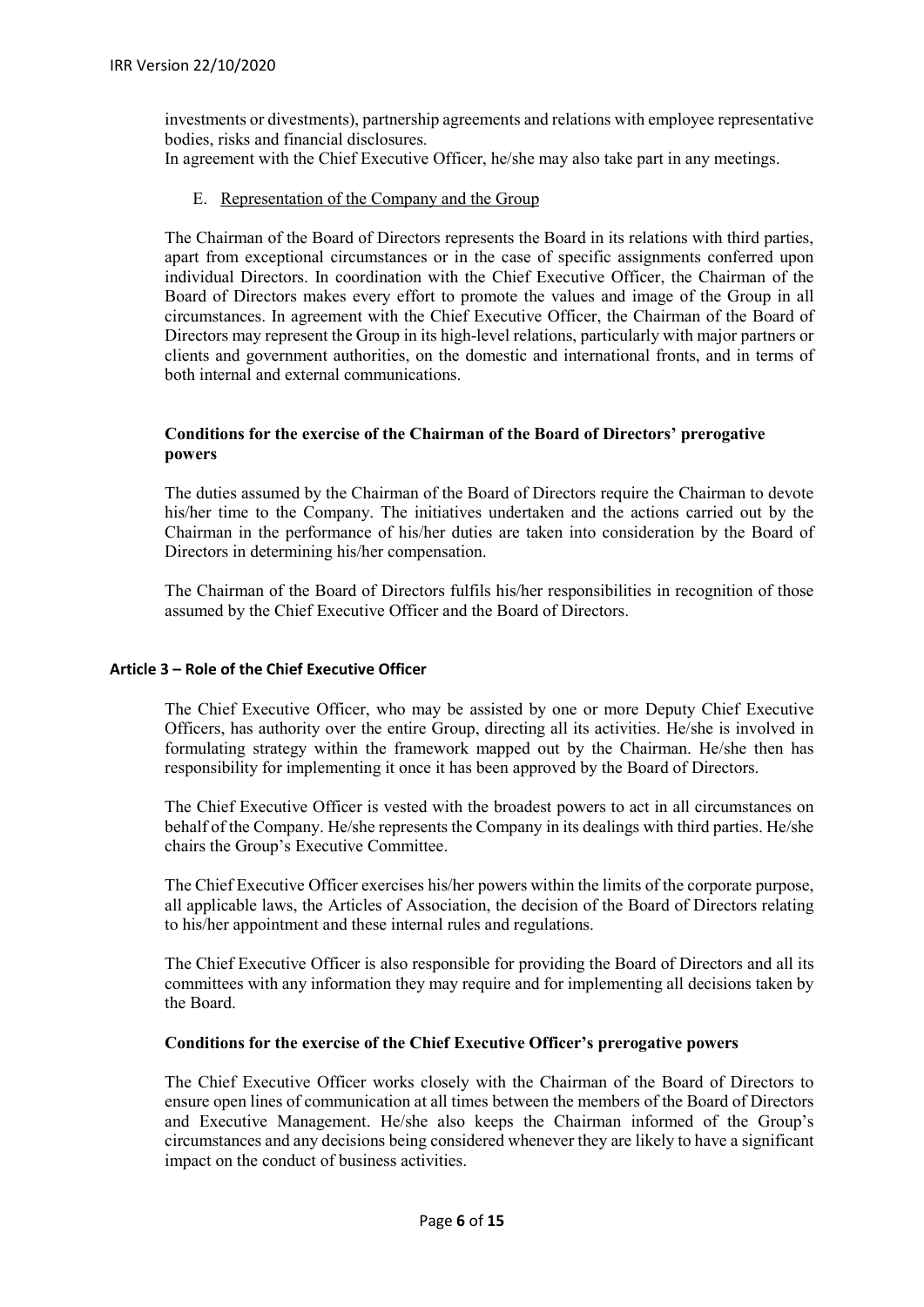The types of decisions identified in this section require the prior approval of the Board of Directors, or of the Chairman whenever the Board delegates its powers to him/her in this respect, under the conditions defined by the Board. The Chairman must report to the Board of Directors on any authorisations given by him/her in connection with these delegations. These decisions are prepared and discussed in advance by the Chief Executive Officer and the Chairman of the Board of Directors.

Under the aforementioned conditions, the decisions requiring prior approval by the Board of Directors are those that are highly strategic in nature or that are likely to have a significant impact on the financial position or commitments of the Company or any of its subsidiaries, and in particular decisions falling into two main categories, as listed below:

- decisions relating to strategy implementation:
	- o adjusting the Group's business model;
	- o the acquisition or disposal of companies or businesses for transactions exceeding  $€10$  million:
	- o any investment or divestment decision exceeding  $\epsilon$ 10 million;
	- o entering into strategic alliances;
- decisions relating to organisational matters:
	- o the appointment or dismissal of any member of the management team (Executive Committee members) with authority delegated to the Chairman by the Board of Directors;
	- o any significant change in the organisation or internal operating procedures, with authority delegated to the Chairman by the Board of Directors.

# <span id="page-6-0"></span>**Article 4 – Terms of office for Directors – Renewal of Directors' appointments**

According to the Articles of Association, Directors are appointed for a term of office of four years.

To avoid having all its members' appointments renewed at once every four years, the Board may implement a rotating schedule for renewing its members' terms.

# <span id="page-6-1"></span>**Article 5 – Non-Voting Directors**

Non-Voting Directors shall attend Board of Directors' meetings and receive notice of such meetings in the same manner as Directors. At the initiative of the Board of Directors, they may also serve on the committees created by the Board.

Non-Voting Directors shall receive all documents provided to the Board of Directors. They shall keep the Board's items of business confidential.

Non-Voting Directors have no decision-making powers, but are at the disposal of the Board of Directors and its Chairman to provide their opinions on matters of all types submitted to them, particularly technical, commercial, administrative and financial matters. They participate in deliberations in an advisory capacity but do not take part in votes. Their absence from meetings has no effect on the validity of decisions.

The Board of Directors may compensate Non-Voting Directors by allocating an amount from the compensation awarded to Directors for their service (Article L.225-45 of the French Commercial Code), as approved at the General Meeting.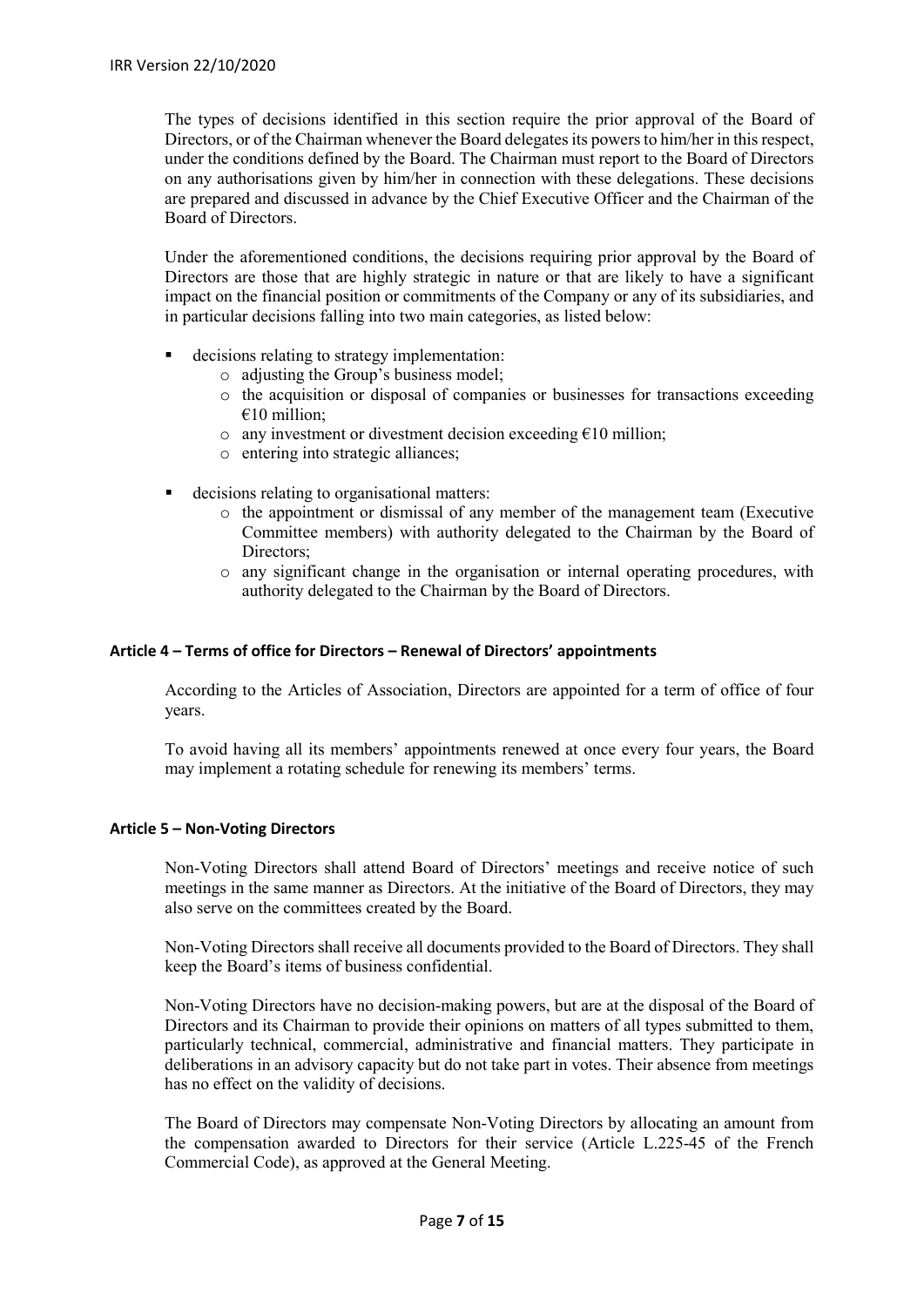# <span id="page-7-0"></span>**Article 6 – Works Council representatives**

The Works Council has appointed one of its members as a representative, who attends meetings of the Board of Directors in an advisory capacity.

In accordance with current law, this representative:

- does not take part in votes;
- does not receive any compensation in this capacity;
- is subject in all circumstances to the same confidentiality obligations as the other attendees at meetings of the Board of Directors and, in particular, the confidentiality of the deliberations of the Board of Directors as defined in these internal rules and regulations.

# <span id="page-7-1"></span>**Article 7 – Confidentiality**

All members of the Board of Directors are bound by a strict obligation of confidentiality regarding the discussions and deliberations of the Board of Directors and its committees as well as the information presented at their meetings.

In general, all members of the Board of Directors are bound not to communicate such information outside the Board of Directors.

These obligations are applicable to any person who, on any basis whatsoever, attends all or part of a meeting of the Board of Directors or its committees, or who has access, even at draft stage, to the preparatory documents or minutes of the Board of Directors' meetings.

#### <span id="page-7-3"></span><span id="page-7-2"></span>**Article 8 – Rules of ethics**

# A. Corporate interest

<span id="page-7-4"></span>All members of the Board of Directors must act in all circumstances in the Company's corporate interest.

# B. Multiple directorships

An executive company officer shall not hold more than two other directorships at listed companies outside the Group, including foreign companies.

A Director shall not hold more than four directorships at listed companies outside the Group, including foreign companies. Each Director shall keep the Board of Directors informed of directorships held in other companies, be they French or foreign, including membership on the board committees of these companies.

All members of the Board of Directors must request the opinion of the Board of Directors before accepting another corporate office at a listed company. Accordingly, he/she shall inform the Chairman of the Board of Directors.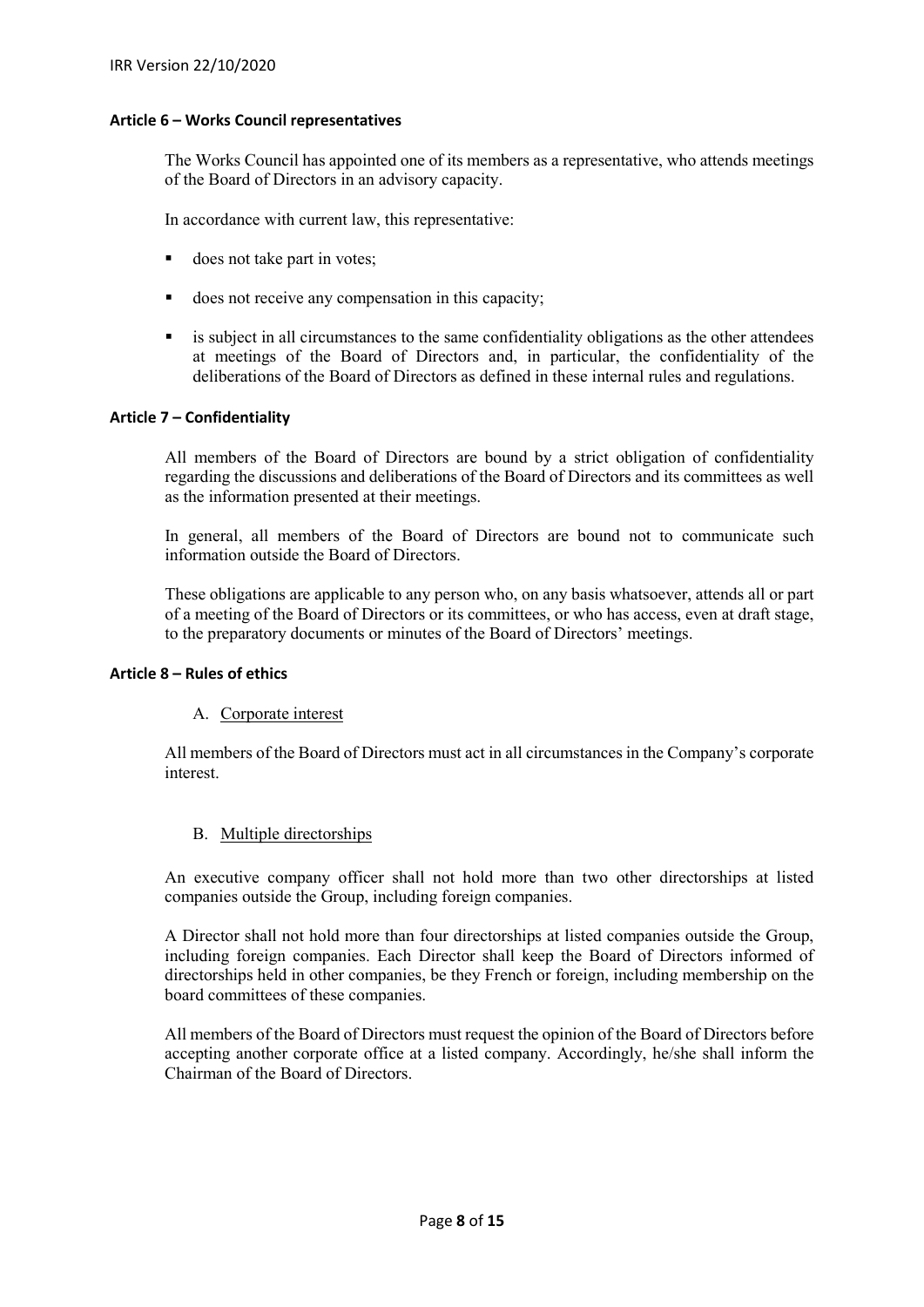# C. Conflicts of interest

<span id="page-8-0"></span>Any member of the Board of Directors in a situation of conflict of interest, even potentially – particularly due to positions he/she holds at another company – may not take part in discussions or participate in the vote on the corresponding issue.

Members of the Board of Directors shall inform it of any current or potential conflicts of interest in which they could be directly or indirectly involved. They shall refrain from taking part in the discussions and participating in the vote on topics concerning them.

<span id="page-8-1"></span>The Chairman may invite them to stay during the presentation of the matter being considered in order to answer any questions from the other members of the Board of Directors. In such cases, they shall leave the meeting room in any event before the beginning of discussions.

# D. Routine agreements and related-party agreements

The members of the Board, the Chief Executive Officer and the Deputy Chief Executive Officers are required to inform the Chairman of the Board of Directors of any planned agreement or any existing agreement:

- between the Company or one of its subsidiaries and themselves, either directly or indirectly via the company to which they belong, where they are senior executives or in which they directly or indirectly hold a significant equity interest, or one of its subsidiaries;
- and which was not subject to prior review by the Board of Directors.

Any persons with a direct or indirect interest in such agreements must not take part in the discussions or the vote on the requested authorisation.

An internal procedure for regularly assessing whether agreements pertaining to routine transactions entered into at arm's length meet the necessary criteria has been implemented by the Board of Directors.

# E. Attendance

<span id="page-8-2"></span>In accepting their appointments as Directors, all members of the Board of Directors agree to devote the time and attention necessary to fulfil their duties. Directors are required to be present at every meeting of the Board and of any of its committees on which they serve, unless they are unable to attend due to an emergency or other legitimate reason. It is recommended that the members of the Board of Directors attend General Meetings.

All Board members also agree to resign from their positions should they feel they are no longer able to fully assume their responsibilities. They must inform the Chairman of the Board of Directors of any change in their professional situation that might affect their availability.

F. Sopra Steria Group shares held in a personal capacity

<span id="page-8-3"></span>Shares held by Directors must be held in registered form.

Beyond the obligation under the Articles of Association, it is recommended that each Director appointed at the General Meeting and each Non-Voting Director hold in a personal capacity at least 100 Sopra Steria Group shares throughout their entire term of office.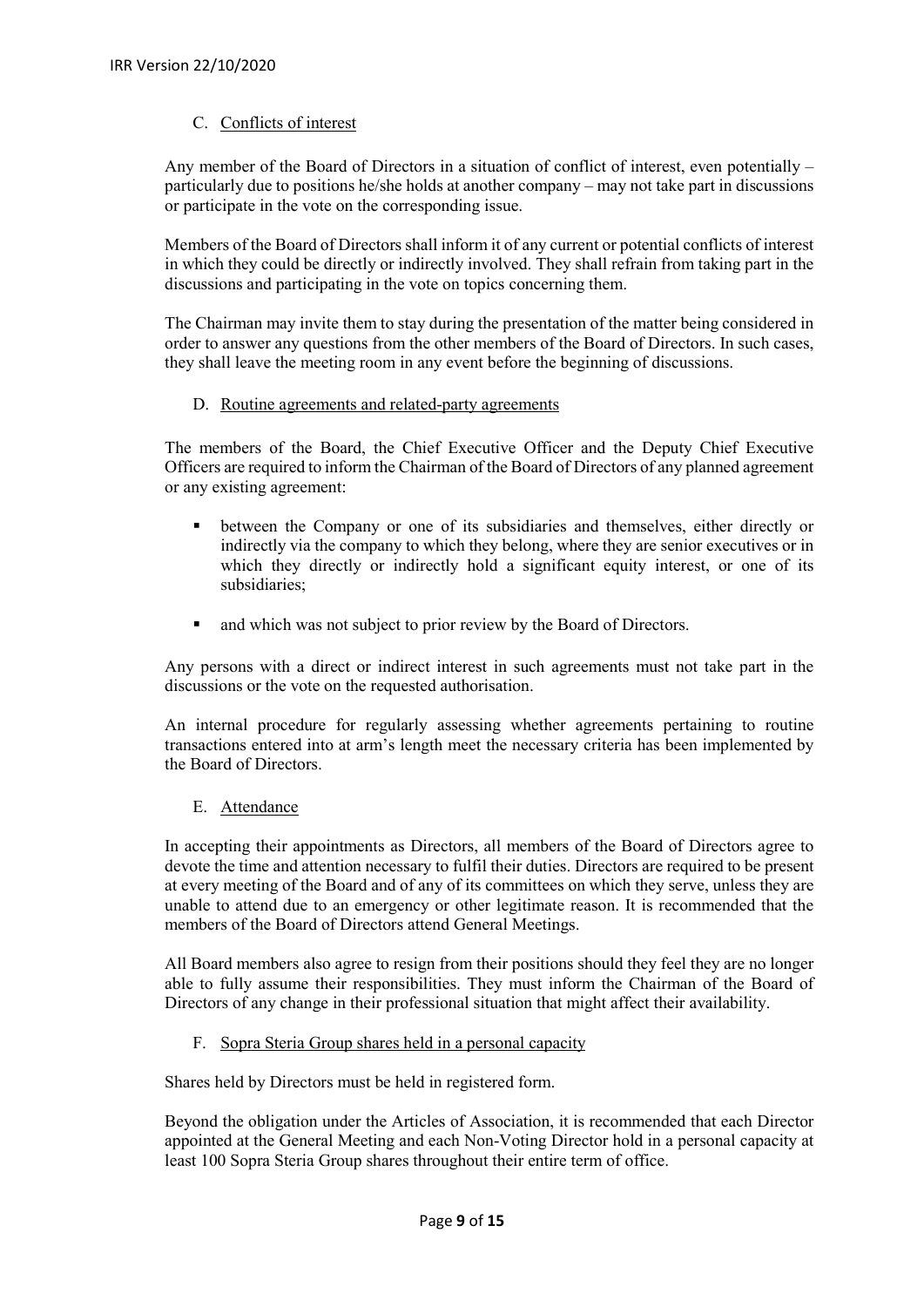G. Code of conduct for stock market transactions – Transactions in Sopra Steria Group shares and similar securities<sup>[1](#page-9-3)</sup>

<span id="page-9-0"></span>The members of the Board of Directors shall abstain from carrying out, either directly or through an intermediary, any transactions in Sopra Steria Group shares during "blackout periods", namely:

- the 30 calendar days preceding publication of the annual and half-yearly financial statements;
- the 15 calendar days preceding publication of quarterly results;
- the periods during which, due to their positions, they have access to information that has not yet been made public, which could have an impact on the share price.

The members of the Board of Directors must abstain from carrying out, either directly or through an intermediary, any speculative or leveraged transactions in Sopra Steria Group shares.

The members of the Board of Directors shall inform the secretary of the Board of any difficulty they may encounter in applying such rules.

<span id="page-9-1"></span>H. Reporting transactions in securities

The members of the Board of Directors shall report any transactions in Sopra Steria Group shares carried out by themselves or closely related persons<sup>2</sup>.

Pursuant to the provisions in force, any Director concerned shall send information concerning these transactions directly to the AMF (France's financial markets regulator) within three working days following the transaction. The Company's code of conduct for stock market transactions details the obligations related to transactions in securities.

<span id="page-9-2"></span>The secretary of the Board of Directors shall also be informed of each transaction.

I. Awareness of rights and obligations

When a new member of the Board of Directors takes office, the secretary of the Board shall provide him/her with the Articles of Association, these Internal Rules and Regulations, the code of ethics, the code of conduct for stock market transactions, the anti-corruption code of conduct and the Code of Corporate Governance adopted by the Company.

Any member of the Board of Directors may consult the secretary of the Board on the scope of these texts and on his/her rights and obligations at any time.

<span id="page-9-3"></span> <sup>1</sup> *Similar securities should be understood, on the one hand, to mean securities giving the holder the right, regardless of the method for exercising this right, to purchase or to sell Sopra Steria Group shares, or to receive, by exercising this right, a sum calculated in reference to the share price and, on the other hand, assets in the majority made up of Sopra Group shares or similar securities.*

<span id="page-9-4"></span><sup>&</sup>lt;sup>2</sup> Closely related persons include the following in particular: one's spouse or partner with whom he/she has entered into a pacte civil de solidarité *(PACS, the French civil union contract); a dependent child; a relative belonging to the same household for at least the past year; a legal entity whose executive responsibilities are carried out by a person holding an executive position or controlled by this person and whose financial interests are the same as those of this person.*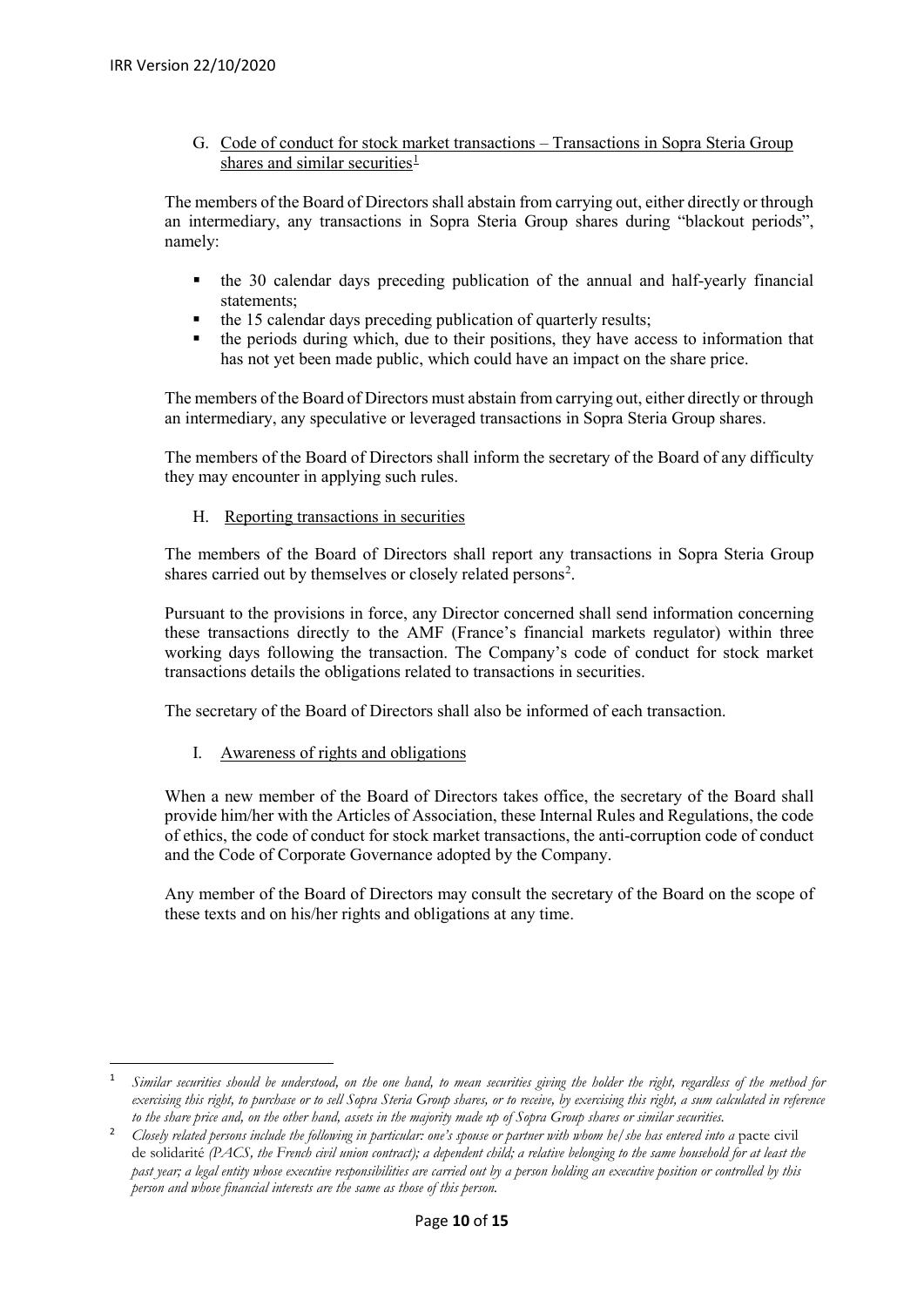# <span id="page-10-1"></span><span id="page-10-0"></span>**Article 9 – Organisation and preparation of the work of the Board of Directors**

# A. Meetings

Members of the Board of Directors who participate in the Board meeting by videoconference (including by webcam) or other means of telecommunication shall be considered to be present for the purpose of calculating the quorum and majority.

This provision does not apply to the approval of the financial statements for the financial year (parent company and consolidated financial statements), or to the drafting of the Management Report or the Board of Directors' other reports submitted at the General Meeting.

Any Director may be represented by another Director at meetings of the Board of Directors. The proxy must be in writing and, in particular, may be given by fax or email. Each Director can only have one proxy for the meeting.

Decisions shall be adopted by a majority vote of the members present or represented. In the event of a tie, the Chairman of the Board of Directors shall have the casting vote.

Notices of meetings may be given by any means, even verbally in urgent cases.

# B. Information for the Board of Directors

<span id="page-10-2"></span>Each member of the Board of Directors shall receive all information required in the performance of his/her mission and is authorised to request any documents deemed pertinent.

In advance of each meeting of the Board of Directors, a set of preparatory materials shall be addressed to members presenting the items on the agenda requiring special analysis and preliminary reflection, provided that confidentiality guidelines allow the communication of this information.

The members of the Board of Directors shall also receive, in the intervals between meetings, all pertinent and critical information concerning events or operations that are significant for the Group. This information shall include copies of all press releases disseminated by the Group.

# C. Training for members of the Board of Directors

<span id="page-10-3"></span>Apart from the specific system provided for Directors representing the employees, any member of the Board of Directors may, on the occasion of their appointment and at any point during their term in office, engage in any training they feel is necessary for the performance of their duties.

This training shall be organised and offered by the Company at its expense.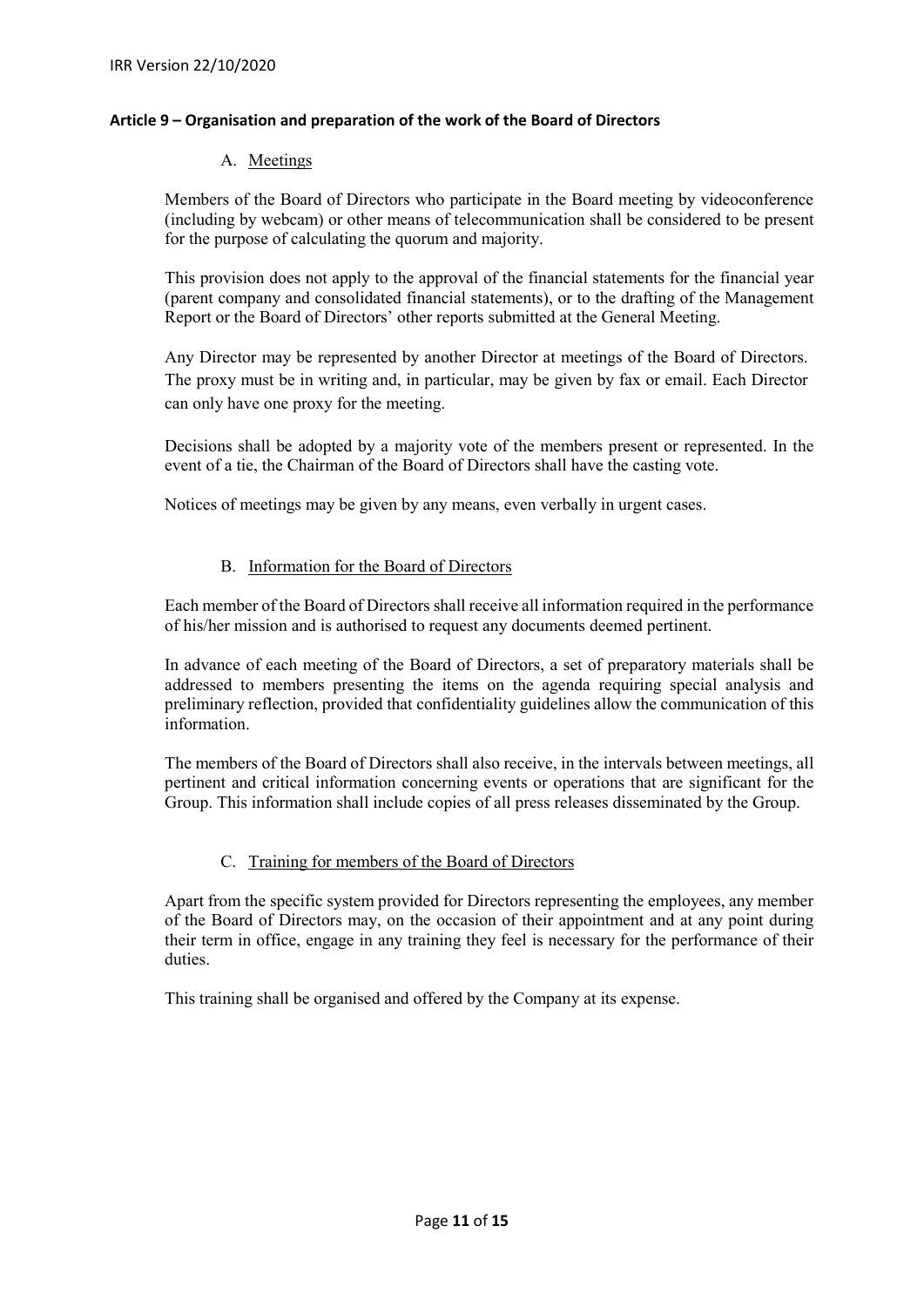# D. Assessment of the Board of Directors

<span id="page-11-0"></span>At least once a year, the Board of Directors shall discuss its operating procedures in order to improve efficiency.

A formal assessment shall be carried out every three years under the direction of the Nomination, Governance, Ethics and Corporate Responsibility Committee.

# E. Committees of the Board of Directors; General principles

<span id="page-11-1"></span>Certain items of business to be discussed by the Board of Directors are prepared by specialised standing or other committees.

The Board of Directors shall appoint the members of each of these committees from among the Directors and Non-Voting Directors. It shall set the terms of their appointments.

These committees do not have their own decision-making powers, but they investigate matters falling within their remit as decided by the Board of Directors, and submit their findings and proposals to it.

There are three standing committees:

- the Audit Committee;
- the Compensation Committee;
- the Nomination, Governance, Ethics and Corporate Responsibility Committee.

The Board of Directors may create one or more "ad hoc" committees.

Such committees may, in the performance of their respective duties and after having duly informed the Chairman of the Board of Directors, hear matters brought to them by the Group's managers and request outside technical expertise at the Company's expense. They report on any information or feedback they have collected.

Each committee appoints its chairman. He/she oversees the committee's work and reports on it to the Board of Directors.

# F. Audit Committee

<span id="page-11-2"></span>The Audit Committee is made up of at least three members appointed by the Board of Directors, the majority of whom are chosen from among its independent members, and none of whom are executive company officers of the Company.

In the performance of its duties, the Committee may:

- receive any internal documentation necessary for its purposes;
- hear any person affiliated with or external to the Group;
- where applicable, commission independent experts to assist it.

The Audit Committee's responsibilities include the following: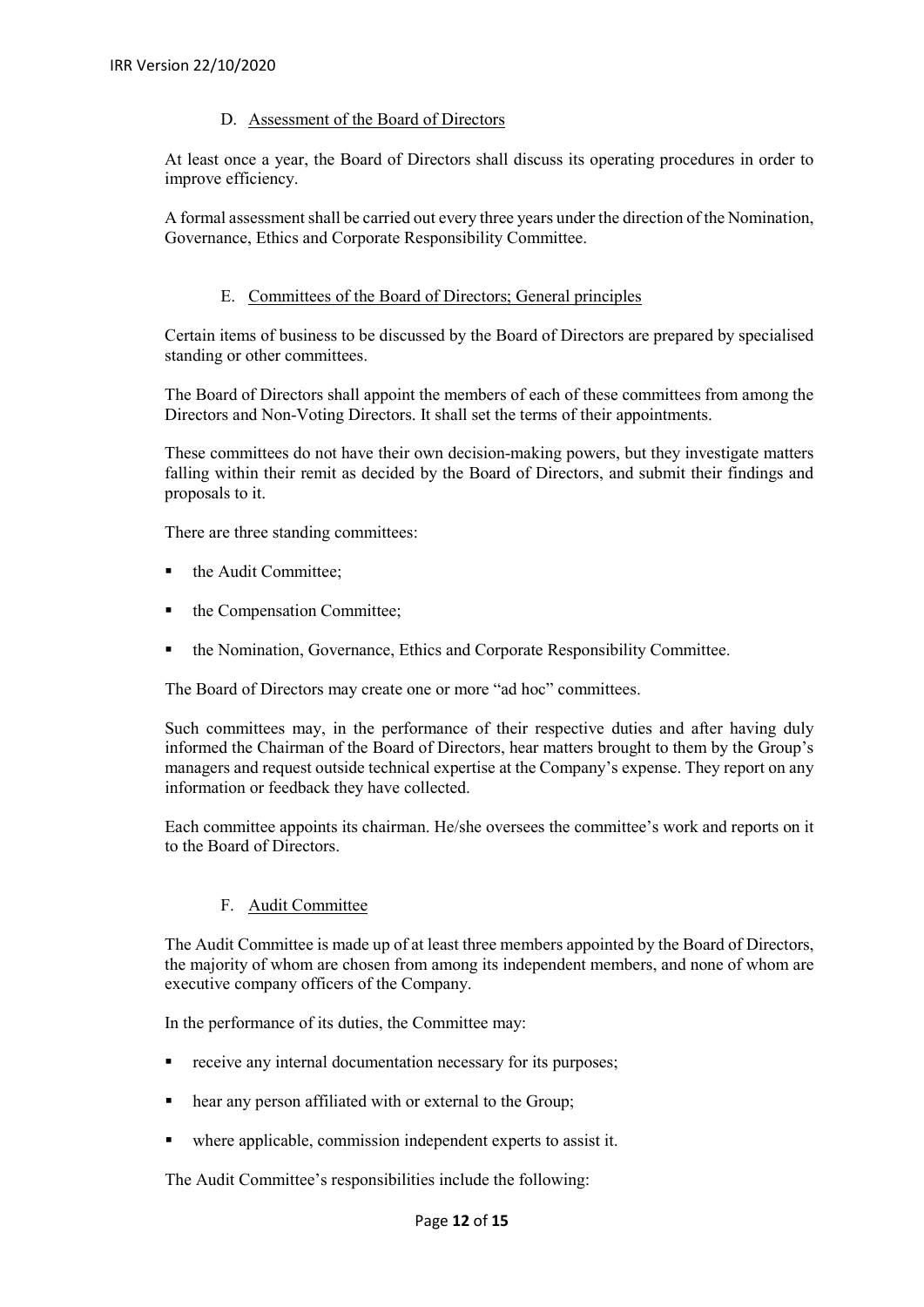- overseeing the system used to prepare and process accounting and financial information, and reviewing the financial statements;
- check that internal control and risk management systems are working properly, in particular by conducting periodic reviews of the work of the Internal Audit Department;
- **Example 1** managing the statutory audit of the financial statements by the Statutory Auditors;
- ensuring compliance with requirements for the independence of the Statutory Auditors.

# G. Compensation Committee

<span id="page-12-0"></span>The Compensation Committee is made up of at least three members, who are appointed by the Board of Directors. Its members must not include any executive company officers of the Company.

The Compensation Committee may be convened at the request of its chairman or two of its members.

The Compensation Committee's main missions are as follows:

- making compensation policy proposals on the fixed and variable components of compensation and the benefits received by company officers; it is informed of and may issue an opinion on those concerning the Company's key executives;
- verifying the application of rules determined for the calculation of variable components of compensation;
- verifying the quality of the information communicated to shareholders concerning compensation and benefits received by executive company officers and members of the Board of Directors;
- **PEDIES 1** preparing the policy for granting share subscription or purchase options and awarding free shares:
- **PEDRICA** preparing decisions related to employee savings plans.

# H. Nomination, Governance, Ethics and Corporate Responsibility Committee

<span id="page-12-1"></span>The Nomination, Governance, Ethics and Corporate Responsibility Committee is made up of at least three members, who are appointed by the Board of Directors. The Chairman of the Board of Directors is an ex officio member.

The Committee may be convened at the request of its chairman or two of its members. It meets prior to the approval by the Board of Directors of the draft agenda for the Annual General Meeting to review the draft resolutions concerning the appointments of Directors and Non-Voting Directors.

Its main responsibilities are as follows:

 proposing appointments of members of the Board of Directors and executive company officers, particularly in the event of an unforeseen vacancy;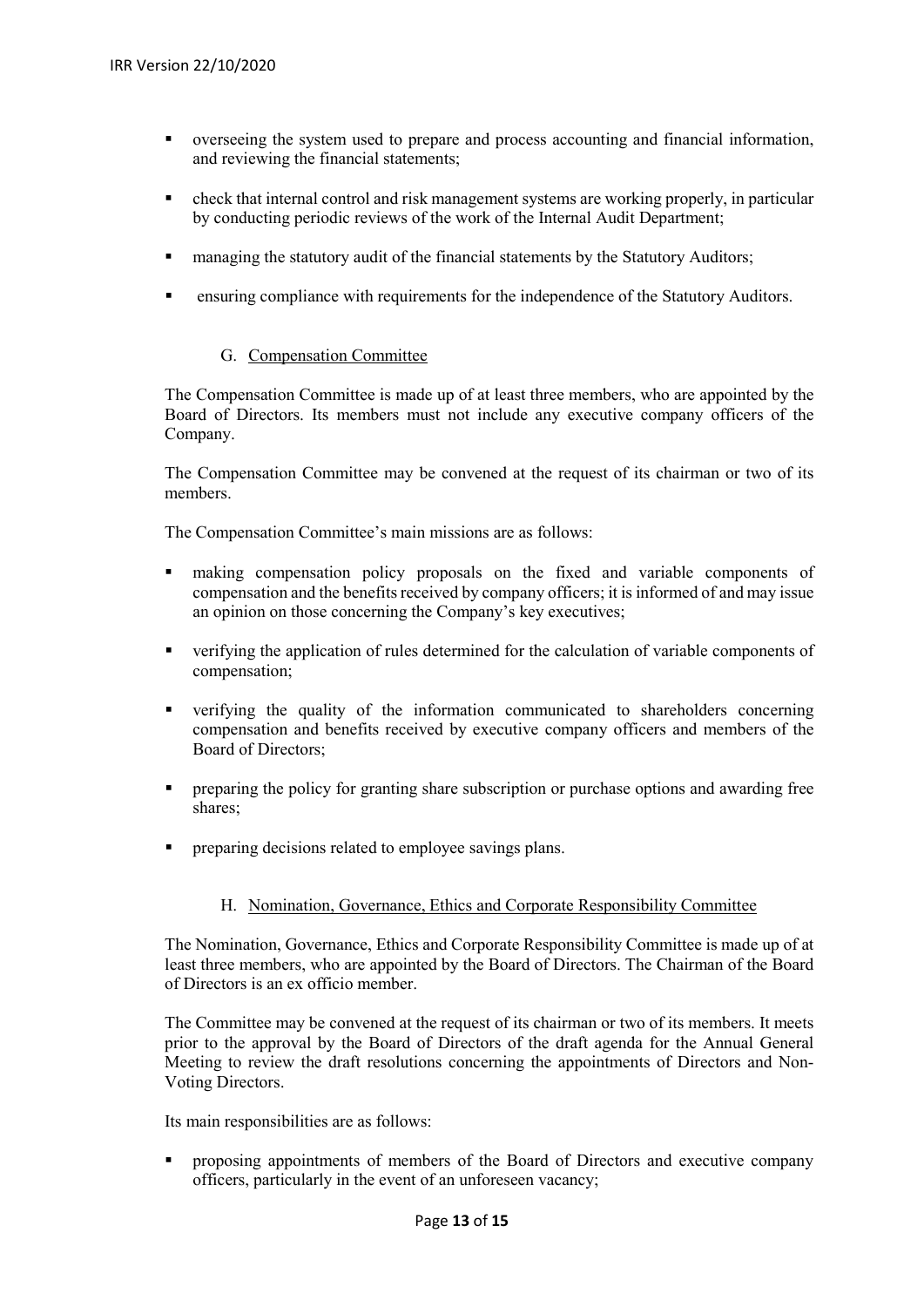- evaluating the Board of Directors and the effectiveness of corporate governance;
- verifying that good governance rules are applied at the Company and its subsidiaries;
- assessing whether Board members may be deemed independent in view of deliberations by the Board of Directors on this subject;
- **Peroposing and managing changes it deems beneficial or necessary to the procedures or** composition of the Board of Directors and its committees;
- verifying that the Group's values are observed, defended and promoted by its company officers, executives and employees;
- checking that there are rules of conduct which address competition and ethics;
- assessing the Company's policy on sustainable development and social responsibility.

# <span id="page-13-0"></span>**Article 10 – Compensation awarded to Directors for their service**

Compensation awarded to Directors for their service is allocated among Directors (including any Non-Voting Directors) solely in proportion to their attendance (whether in person or by videoconference or other means of telecommunications) at meetings of the Board and its committees, in accordance with the compensation policy approved at the General Meeting of Shareholders.

# <span id="page-13-1"></span>**Article 11 – Travel expenses**

Members of the Board of Directors may request the reimbursement of any travel expenses incurred in the interest of the Company upon presentation of the appropriate documentation. In the event of a disagreement over the necessity or amount of the expenses incurred, the decision is left to the Chairman of the Board of Directors.

# <span id="page-13-2"></span>**Article 12 – Public liability insurance**

The Company has taken out a senior executives' public liability insurance policy to cover senior executives with company officer positions both within the Company and at its subsidiaries.